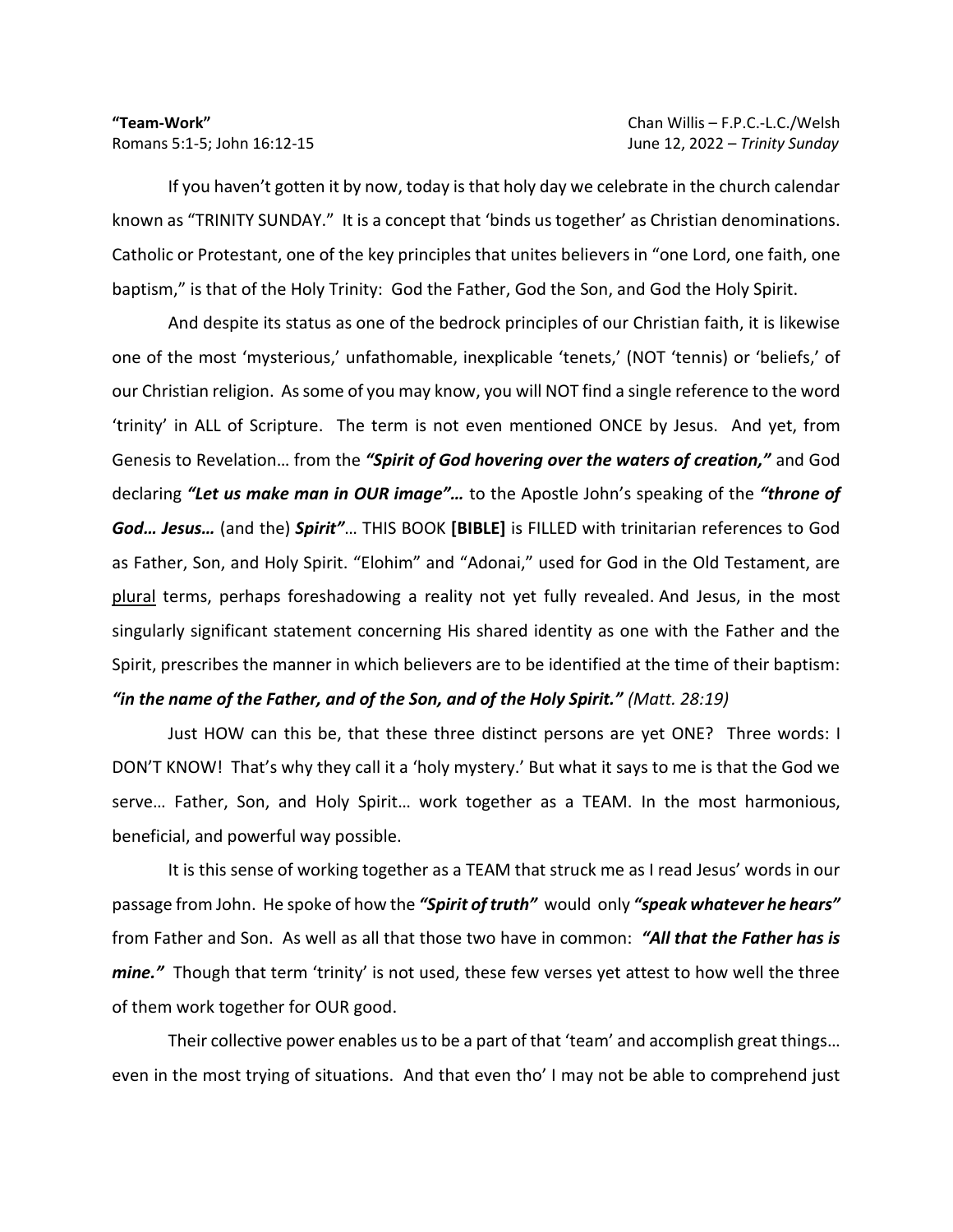HOW that relationship works between them, I CAN understand how it works for ME! How their intimate, symbiotic relationship (close, cooperative, or interdependent) should be a reminder to me of how **I** am a *member* of that team, how they are there for me, and how they help me face whatever challenges I have before me. Our Triune God is such an inspiring example of TEAM-WORK… and how they prepare us for the 'TEAM-WORK' set before us to accomplish…

We all know that in our secular world, be it in sports, in business, or as a family, to be successful, to achieve desired goals and rewards, the individual members must work together as a TEAM. It is no different in our lives of faith. As the body of Christ we must cooperate, communicate, and concentrate as a TEAM. And the best example we have is the triune 'TEAM' of Father, Son, and Spirit. Consider some of the different expressions that come in 'threes' that can relate to how this three-person TEAM of the Godhead [F, S, & HS] interacts with us:

**Creator – Redeemer – Sustainer:** This well-known 'translation' of the Trinity speaks well to the important roles of each. God the Creator, whose very words spoke and all things came into creation. God the Redeemer, who gave the cost of His life to 'redeem' us, to save us, from our sins. God the Sustainer, who encourages, strengthens, and 'motivates' us in our daily lives.

The Scriptures also speak of a God who "**Was – Is – Is to come."** Our Father 'was' from the very beginning of time. Our Lord Jesus is the One who 'is to come,' "to judge both the quick (living) and the dead." The Holy Spirit 'is' the Comforter promised by Jesus to *"guide us into all truth"* in the here and now.

Keeping in that continuum of TIME, our Triune God is our **Past – Present – Future.** Our Father who has been our help in ages past… A Spirit who is our very present help in trouble… focusing our eyes on Jesus, who came to give us hope and a future. Their collective 'essence' is this: in a world that changes as often as its people's opinions, our One God is the same '**yesterday, today,** and **tomorrow**.'

And finally, the last two I'll mention in this 'Game of Thrones – Trinity edition,' both come from the Scriptures. In Paul's second letter to the Corinthians, he closes with a benediction that has become a staple of many church pastors throughout the years: *"May the grace of the Lord Jesus Christ, the love of God, and the fellowship of the Holy Spirit, be with you all." (13:14)* Paul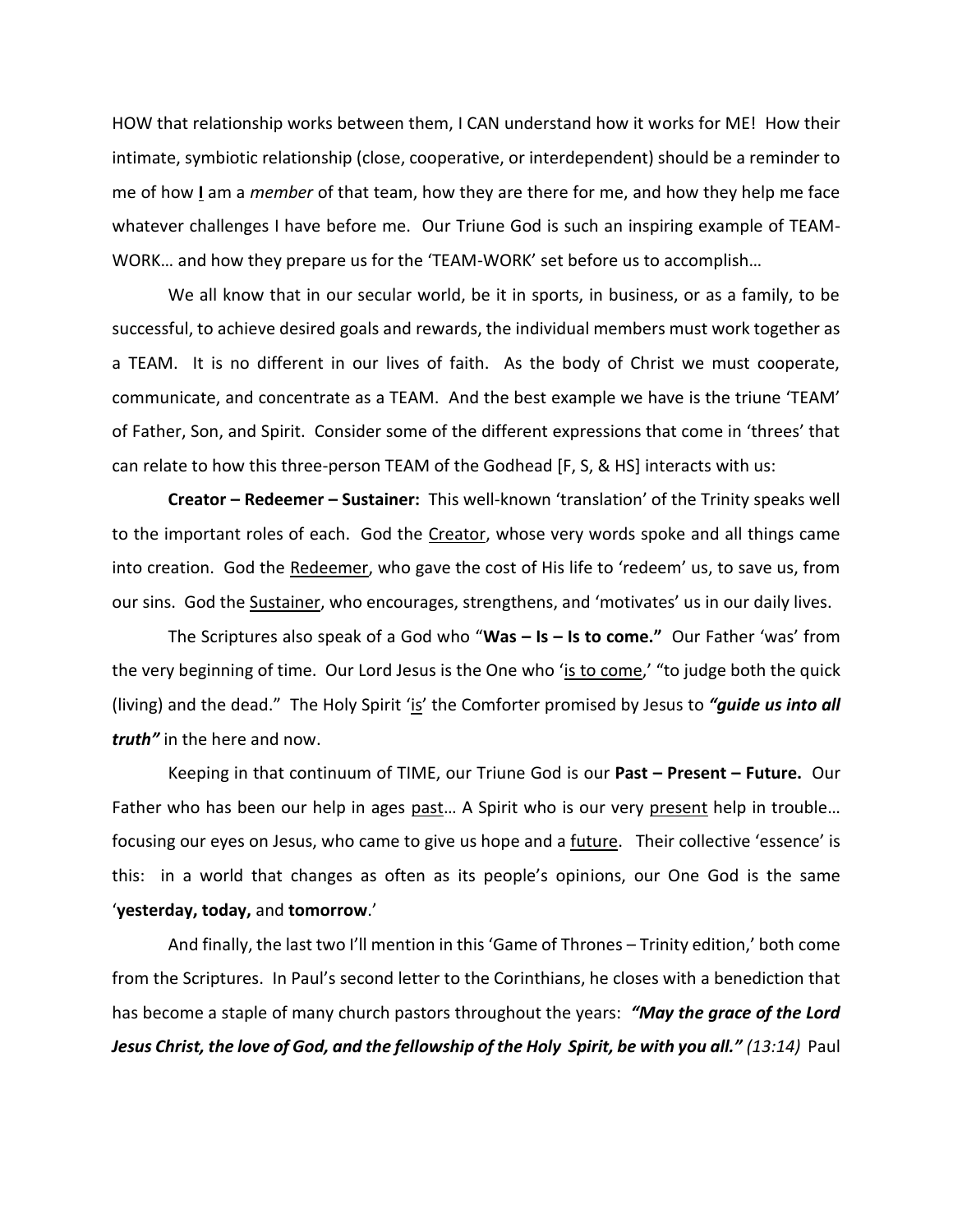speaks of the 3 hallmark qualities of our triune God: Unconditional Love. Unmerited Grace. Unmatched Fellowship.

And lastly, some of the most famous words uttered by Jesus with regards to those who seek the path that leads to that 'stairway to heaven.' In response to Thomas' doubt of knowing how to get there, our Lord says, *"I am the way, the truth, and the life. No one comes to the Father but by me." (John 14:6)*

Jesus' words were not just about him, but could be related to ALL of His 'TEAM' as well. In the beginning of life on our earth, *"The Lord God formed man and breathed into this nostrils the breath of LIFE." (Gen 1:27)* Jesus, in today's passage referred to *"the Spirit of TRUTH."* SO, when Jesus speaks of Himself in John 14, he is in truth speaking of all three persons: *"I AM… (WE ARE)… the way, the truth, and the life."* 

So, here we have considered how Father, Son, and Spirit are living examples of how to BE a model of 'TEAM-WORK.' How do they help us to DO our 'TEAM-WORK'… the 'work' of our 'team,' called FPC-Welsh/LC? In the Roman's passage, Paul also refers to the Trinity *without* using the word: "the love of God... the grace of Jesus Christ... the outpouring of the Holy Spirit." By virtue of our having been 'justified'… "regarded as righteous, (and) worthy of salvation"… we are given two 'assignments,' two 'drills,' if you will, to participate in as part of our 'team's work.' And both require us to 'BOAST!' Which is not a word that most of you would readily associate with yourself. But rather than the 'prideful' definition, I prefer "glory" or "rejoice." Or, even better, another synonym is "triumph."

One of those commands is that we are to *"boast in our hope of sharing the glory of God." (Rom. 5:2)* As part of our 'team work' or 'objectives,' we are to REJOICE, to take great JOY, in our HOPE of SHARING the GLORY of GOD. And I am thinking we might just have another 'double entendre' here. The HOPE that by FAITH we have to one day personally 'SHARE' in God's Glory in Heaven. With all of those who have been 'justified' along with us. A second meaning, however, could be that we are be joyful in our hope to share the glory of God with one another! This gift of grace we have been given, like love itself, is only good if we pass it along; our 'triumph' must lead to OTHERS' 'triumph!'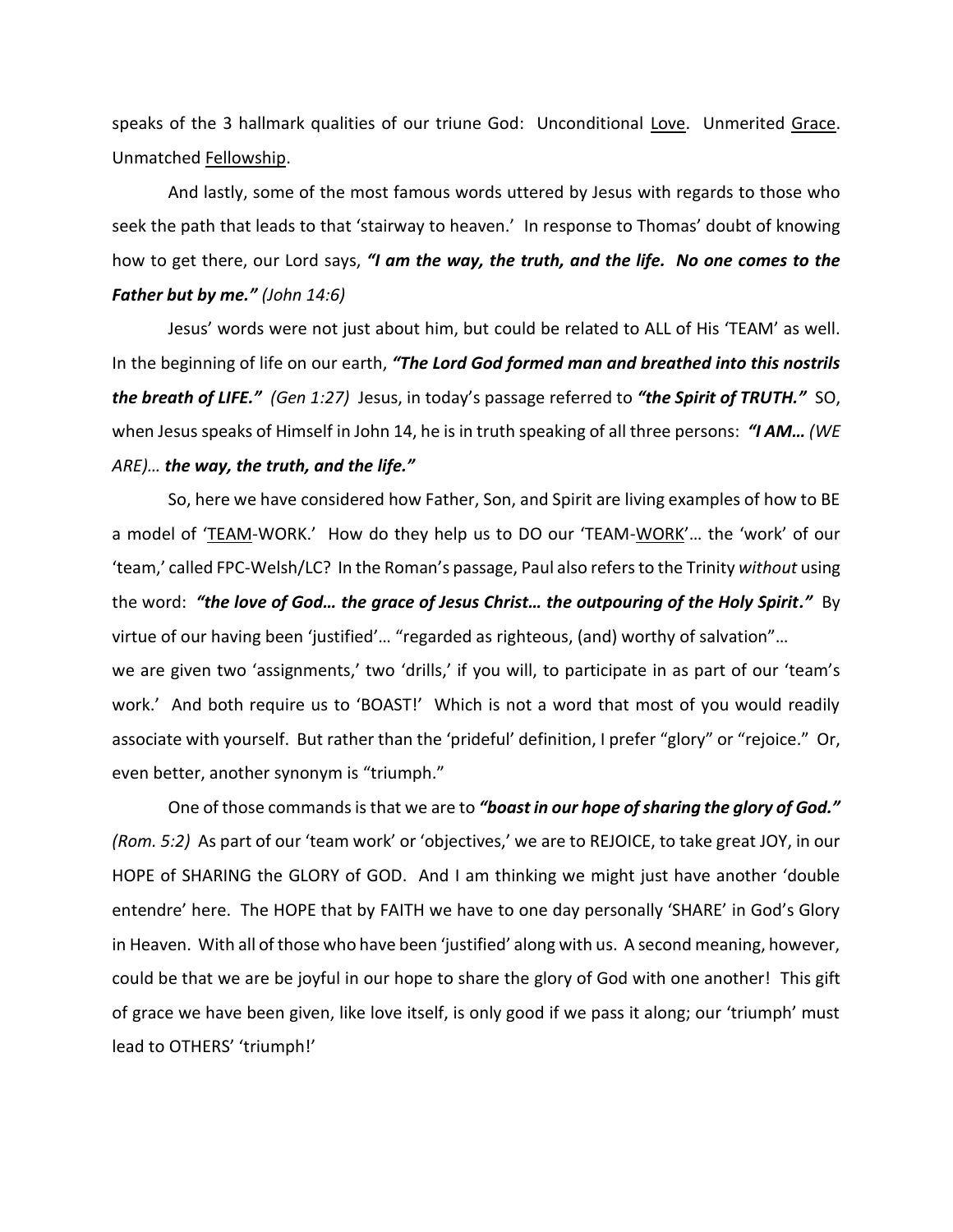The other 'team-work' we are called to do is to *"boast of our sufferings."* Say WHAT? OK, even if we use one of our synonyms, 'rejoice,' or 'glory'… just how are we to take such 'JOY' in our 'SUFFERINGS?!' Well, let's go back to that TRINITY again, and look at the next three 'products' of our suffering...

First, Paul says that *"suffering produces ENDURANCE." (Rom 5:3)* As we strive to endure suffering, whose example might we consider? Hmmm… how about the second person of the Trinity, **Jesus**. In the words of Hebrews, *"Let us keep our eyes fixed on Jesus, the author and perfecter (finisher) of our faith, who for the joy that was set before him ENDURED the cross…" (Heb. 12:2)* Do you want your own trials and tribulations to seem lighter? Need the strength to carry on? Consider the burdens that Jesus carried…

Then we read that *"endurance produces CHARACTER." (Rom 5:4)* As great as an example as Jesus left for us in 'enduring' the suffering that he did, we still need that 'ever-present help in trouble.' The **Holy Spirit** that helps kindle in us a fire of Godly character. Character in the 'fruit' of God's work within you. As Paul wrote to the church in Galatia, *"The fruit of the Spirit is love, joy, peace, patience, kindness, goodness, faithfulness, gentleness, and self-control." (5:22)* All of these relate to the 'character' we display through our 'endurance'… with the help of our 'teammate,' the Holy Spirit.

And finally, *"Character produces hope." (Rom. 5:4)* The endurance of Christ… the character of the Spirit… leads us to HOPE in God the **Father**. In the words of the Psalmist David, "*We put our hope in the Lord. He is our help and our shield. In him our hearts rejoice, for we trust in his holy name. <sup>22</sup> Let your unfailing love surround us, Lord, for our hope is in you alone." (Psalm 33:20-22)* HOPE in the Lord your God. ALONE. TRUST in His holy name. Because his 'unfailing love surrounds' you. These words of the Psalmist David bring us full circle back to Romans: *"Hope does not disappoint us, because God's love has been poured into our hearts through the Holy Spirit that has been given to us." (Rom. 5:5)* 

In closing, as I thought about today's 'keyword', 'TEAM-WORK'… and how it helps us to accomplish God's purposes in our lives… our 'TEAM-WORK'… I couldn't help but think about one of our youngest daughter's favorite expressions: "*Teamwork helps make the DREAM work."* And as those words 'dream' and 'team' swirled around in my head, I thought about a different sort of